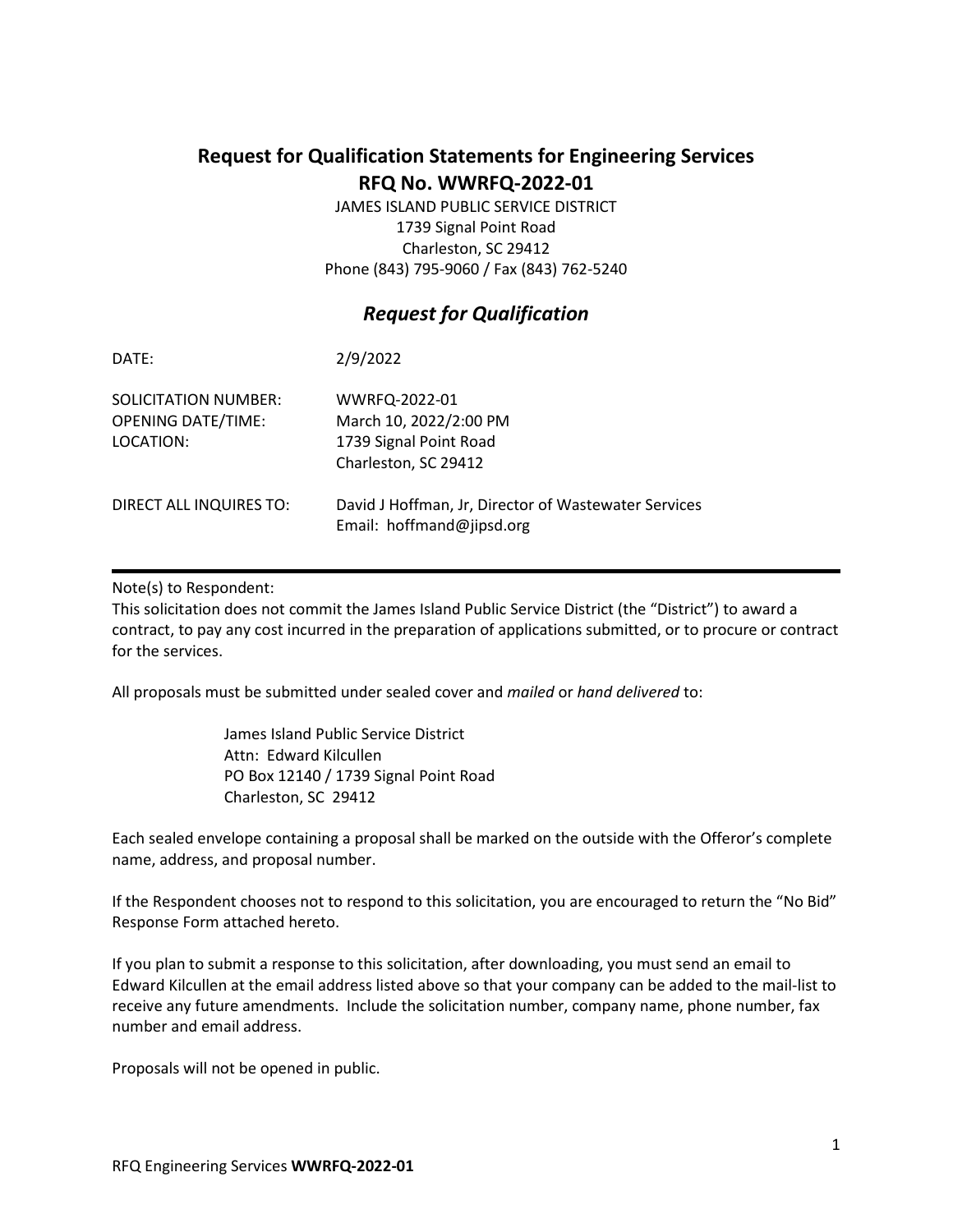## **(PART ONE: SCOPE OF SERVICES**

The James Island Public Service District (District) requests proposals from qualified experienced engineering consultants to provide civil engineering design. The scope of services includes preliminary analysis of the District's needs, preliminary engineering design, final engineering design, construction observation and project implementation in compliance with ARPA program requirements. Preparing the construction bid package in conformance with applicable federal requirements, supervising the bid advertising, bid tabulation, and award process, including preparing the advertisements for bid solicitation, conducting the bid opening, and issuing the notice to proceed. Conducting final inspection and testing. The agreement will be on a lump sum, fixed price basis (or cost reimbursement "not to exceed" basis), with payment terms to be negotiated with the selected firm.

Questions will be taken up to **72 hours before the closing date and time.**

If a change or additional information is warranted, the District response will be communicated to all Respondents by means of written Addenda that will be posted on the District's website prior to the closing date and time. The District will determine, at its sole discretion, which enquiries require response.

## **PART TWO: REQUEST FOR QUALIFICATION STATEMENTS**

The following information should be included under the title "Request for Qualification Statements for Engineering Services":

- 1. Name of Respondent
- 2. Respondent address
- 3. Respondent telephone number
- 4. Name, title address, telephone number, fax number, and email address of contact person authorized to contractually obligate the Respondent on behalf of the Respondent.

### **Contents of RFQ**

Respondents should letter and number responses exactly as the questions are presented herein. Interested Respondents are invited to submit RFQs that contain the following information:

- 1. Introduction (transmittal letter)
- 2. Background and Experience
- 3. Specialized Knowledge
- 4. Personnel/Professional Qualifications

### **1. Introduction (transmittal letter)**

By signing the letter, the Respondent certifies that the signatory is authorized to bind the Respondent. The RFQ response should include:

- a. A brief statement of the Respondent's understanding of the scope of the work to be performed;
- b. A confirmation that the Respondent meets the appropriate state licensing requirements to practice in the State of South Carolina;
- c. A confirmation that the Respondent has not had a record of substandard work within the last five years;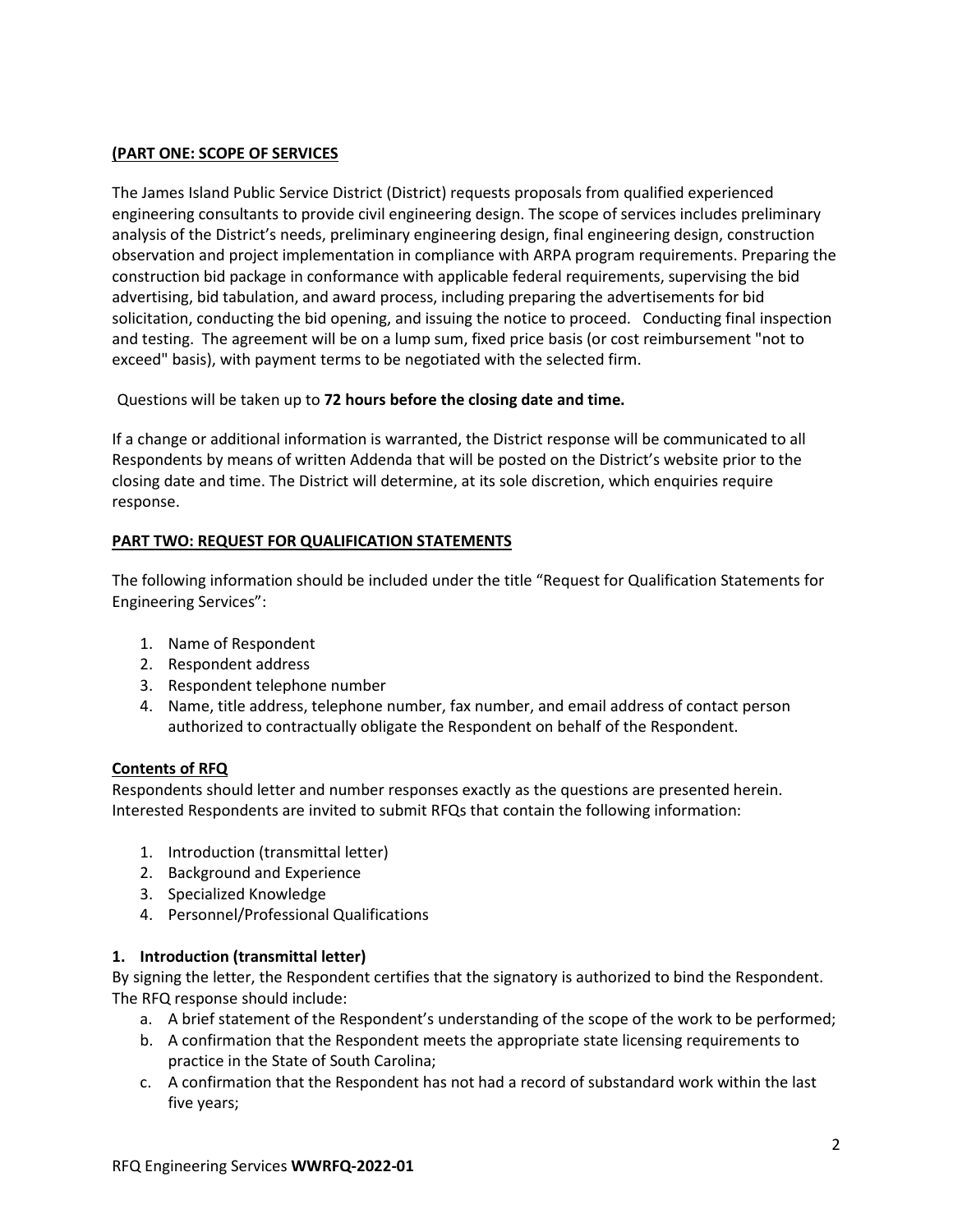- d. A confirmation that the Respondent has not engaged in any unethical practices within the last five years;
- e. A confirmation that, if awarded the contract, the Respondent acknowledges its complete responsibility for the entire contract, including payment of any and all charges resulting from the contract;
- f. Any other information that the Respondent feels appropriate;
- g. The signature of an individual who is authorized to provide information of this nature in the name of the Respondent submitting the RFQ

## **2. Background and Experience**

Respondents should:

- a. Describe Respondent's firm by providing its full legal name, date of establishment, type of entity and business expertise, short history, current ownership structure and any recent or materially significant proposed change in ownership.
- b. Describe any prior engagements in which Respondent's firm assisted a governmental entity in dealings with the State of South Carolina, Charleston County and the James Island Public Service District. Respondent should include all examples of work on similar projects as described in Part One. Respondent should provide a list of completed projects. Preference is for the types of projects similar to those described in Part One. (For example; to provide information on how many sewer projects has performed in the last five years.) Respondent should provide the names, phone numbers, and emails of contact persons in the organizations for whom any projects referenced in this section were conducted. Respondent should include written references (letters or forms are acceptable) from previous clients attesting to the quality of work and compliance with performance schedules Respondent cites in this section.
- c. Describe the firms workload and current capacity to accomplish the work in the required time
- d. Describe any issue the characteristics of which would be uniquely relevant in evaluating the experience of Respondent's firm to handle the proposed project(s).
- e. Describe Respondent's firm's presence in and commitment to the James Island area.
- f. Provide current information on professional errors and omissions coverage carried by Respondent's firm, including amount of coverage.
- g. Provide evidence of adequate financial stability through certified financial statements

### **3. Specialized Knowledge**

Respondents should:

- a. Describe their knowledge and experience in the particular types of projects described in Part One.
- b. Describe their knowledge and experience with the eligible project(s) described in the ARPA.
- c. Describe their knowledge of federal requirements for Grant Programs.

### **4. Personnel/Professional Qualifications**

Respondents should:

a. Identify staff members (as applicable), in the job classifications of (1) Principal in Charge, (2) Project Engineer, (3) Senior Engineer, (4) Mid-level Engineer, (5) Junior Engineer (6) Surveyor, (7) Engineer interns (8) Senior CAD technician, (9)CAD technician, and (10) Engineering technician; who would be assigned to act for Respondent's firm in key management and field positions